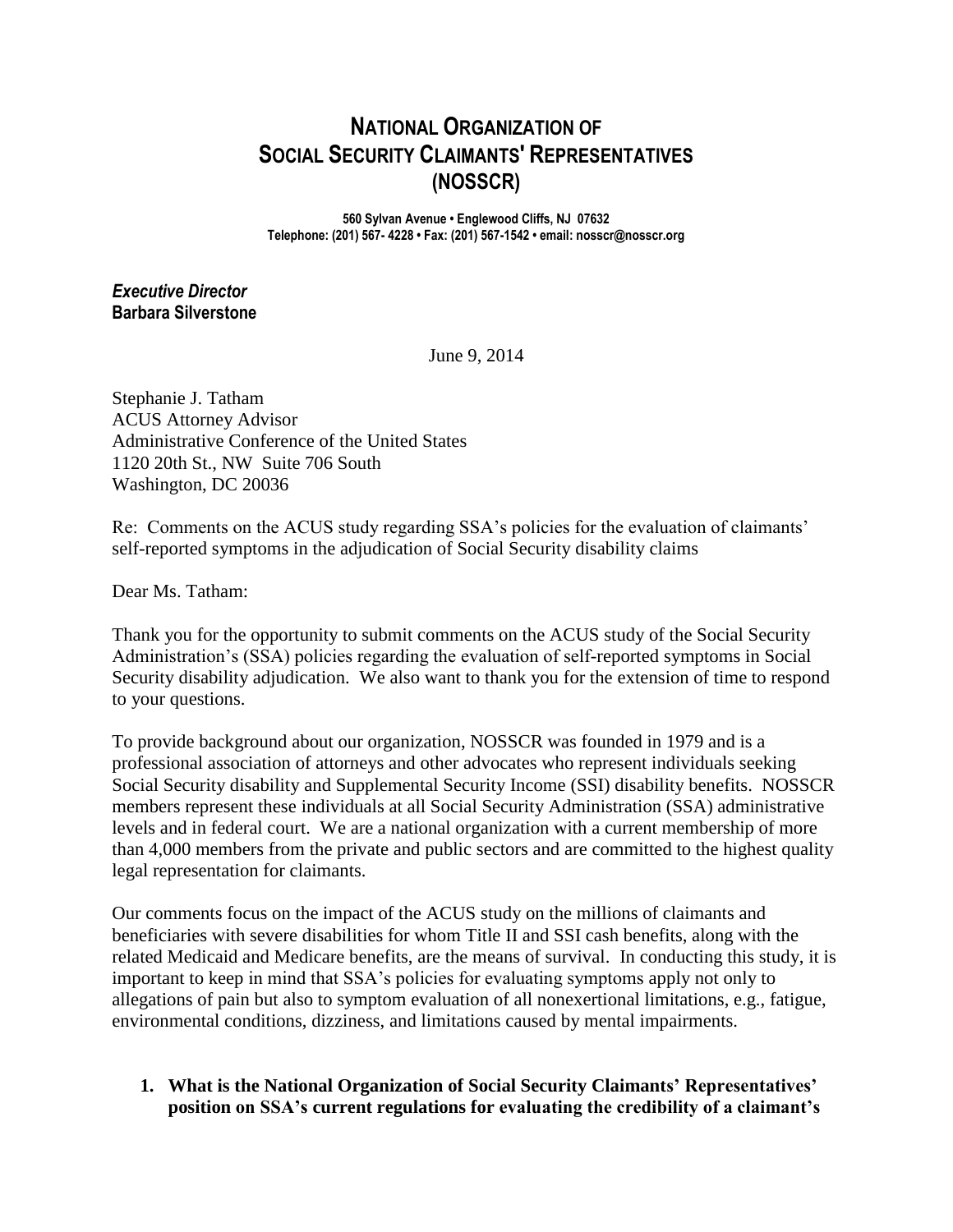#### **statements about his or her symptoms, including pain ("symptom evaluation regulations")? Evaluation of Symptoms, Including Pain, 56 Fed. Reg. 57,928 (adopted November 14, 1991) (codified at 20 C.F.R. §§ 404.1529, 416.929).**

We believe that the current regulations and policies provide adequate detailed guidance for adjudicators and the public, allowing for accurate decision-making. They are measured and extensive, having been developed after years of comment and deliberation by SSA. The policies are sufficiently flexible to allow for application when a claimant's circumstances change.

Prior to 1991, SSA had failed to promulgate comprehensive rules for evaluation of symptoms. Under the policy in effect at the time, pain and other subjective symptoms, such as dizziness or numbness, were taken into account *only* if fully explained by laboratory or other diagnostic procedures. If not fully explained, debilitating pain, even where corroborated and credible, was discounted.

Section 3(a)(1) of "The Social Security Disability Benefits Reform Act of 1984," Pub. L. No. 98- 460 (DBRA 1984), temporarily amended 42 U.S.C. § 423(d)(5):

An individual's statement as to pain or other symptoms shall not alone be conclusive evidence of disability as defined in this section; there must be medical signs and findings, established by medically acceptable clinical or laboratory diagnostic techniques, which show the existence of a medical impairment that results from anatomical, physiological, or psychological abnormalities which could reasonably be expected to produce the pain or other symptoms alleged and which, when considered with all evidence required to be furnished under this paragraph (including statements of the individual or his physician as to the intensity and persistence of such pain or other symptoms which may reasonably be accepted as consistent with the medical signs and findings), would lead to a conclusion that the individual is under a disability.

This provision expired on December 31, 1986. The Congressional conferees in 1984 stated that the standard intended to codify SSA's policy on pain at that time. After multiple court cases challenged the standard used by SSA to evaluate pain, the courts stepped in to fill the void caused by SSA's failure to promulgate comprehensive rules for evaluating subjective symptoms like pain. The circuit courts established an extensive collection of precedent in this area.<sup>1</sup>

Precedent in different federal circuits shared a basic view: (1) If there is an underlying medical condition and the person's pain is "reasonably related" to that condition, then it must be considered; and (2) If the person's statements are found not credible, then the adjudicator must state the reasons.

The circuit case law played an important role in development of SSA's comprehensive regulations, issued in November  $1991<sup>2</sup>$  These regulations drew from the body of case law in

<sup>1</sup> *See, e.g., Luna v. Bowen*, 834 F.2d 161 (10th Cir. 1987); *Polaski v. Heckler*, 739 F.2d 1320 (8th Cir. 1984).

 $2$  56 Fed. Reg. 57928 (Nov. 14, 1991). The notice of proposed rulemaking was published in September 1988. 53 Fed. Reg. 35516 (Sept. 14, 1988).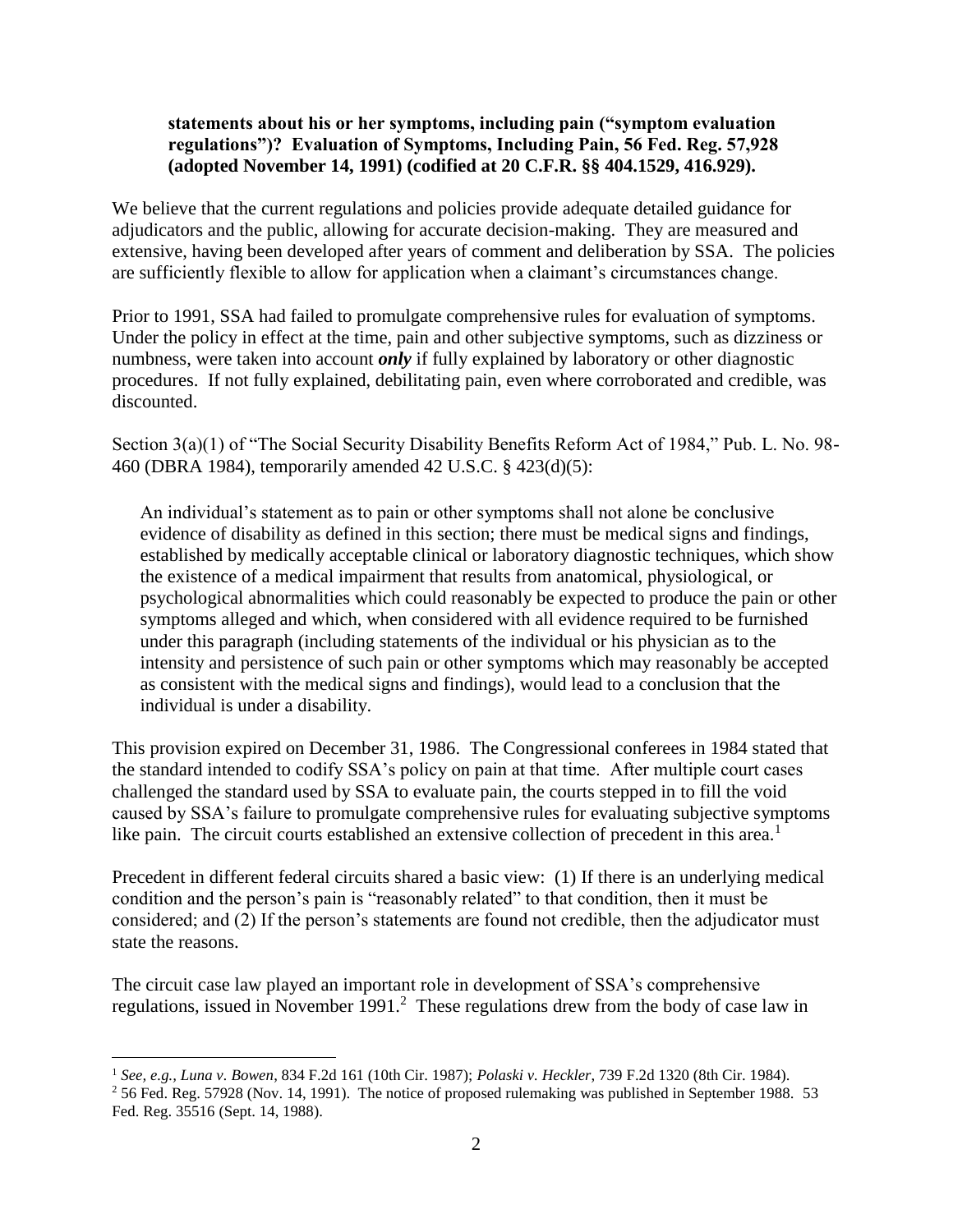providing a detailed framework for evaluating subjective symptoms, including pain. The summary to the final rule states:

These expanded regulations incorporate the terms of the statutory standard for evaluating pain and other symptoms contained in section 3 of the Social Security Disability Benefits Reform Act of 1984 (Pub. L. 98-460).

The preface to the final rule explains:

The policy for the evaluation of pain and other symptoms, as expressed in the statutory standard and clearly set forth in these final rules, requires that: (1) For pain or other symptoms to contribute to a finding of disability, an individual must first establish, by medical signs and laboratory findings, the presence of a medically determinable physical or mental impairment which could reasonably be expected to produce the pain or other symptoms alleged; and (2) once such an impairment is established, allegations about the intensity and persistence of pain or other symptoms must be considered in addition to the medical signs and laboratory findings in evaluating the impairment and the extent to which it may affect the individual's capacity for work. $3$ 

The regulations have been followed and applied by the federal district and circuit courts. They have provided the type of guidance that adjudicators can easily follow, including a list of seven relevant factors:

- Daily activities:
- The location, duration, frequency, and intensity of pain or other symptoms;
- Precipitating and aggravating factors;
- The type, dosage, effectiveness, and side effects of any medication;
- Treatment, other than medication, the claimant receives or have received for relief of pain or other symptoms;
- Any measures the claimant uses or has used to relieve pain or other symptoms, e.g., lying flat on his/her back, standing for 15 to 20 minutes every hour, and/or sleeping on a board; and
- Other factors concerning the claimant's functional limitations and restrictions due to pain or other symptoms. 4
- **2. What is the National Organization of Social Security Claimants' Representatives' position on SSA's current sub-regulatory guidance for evaluating the credibility of a claimant's statements about his or her symptoms, including pain ("symptom evaluation guidance")? SSR 96-7p, 61 Fed. Reg. 34,483 (July 2, 1996).**

<sup>3</sup> 56 Fed. Reg. 57928.

 $420$  C.F.R. §§ 404.1529(c)(3) and 416.929(c)(3).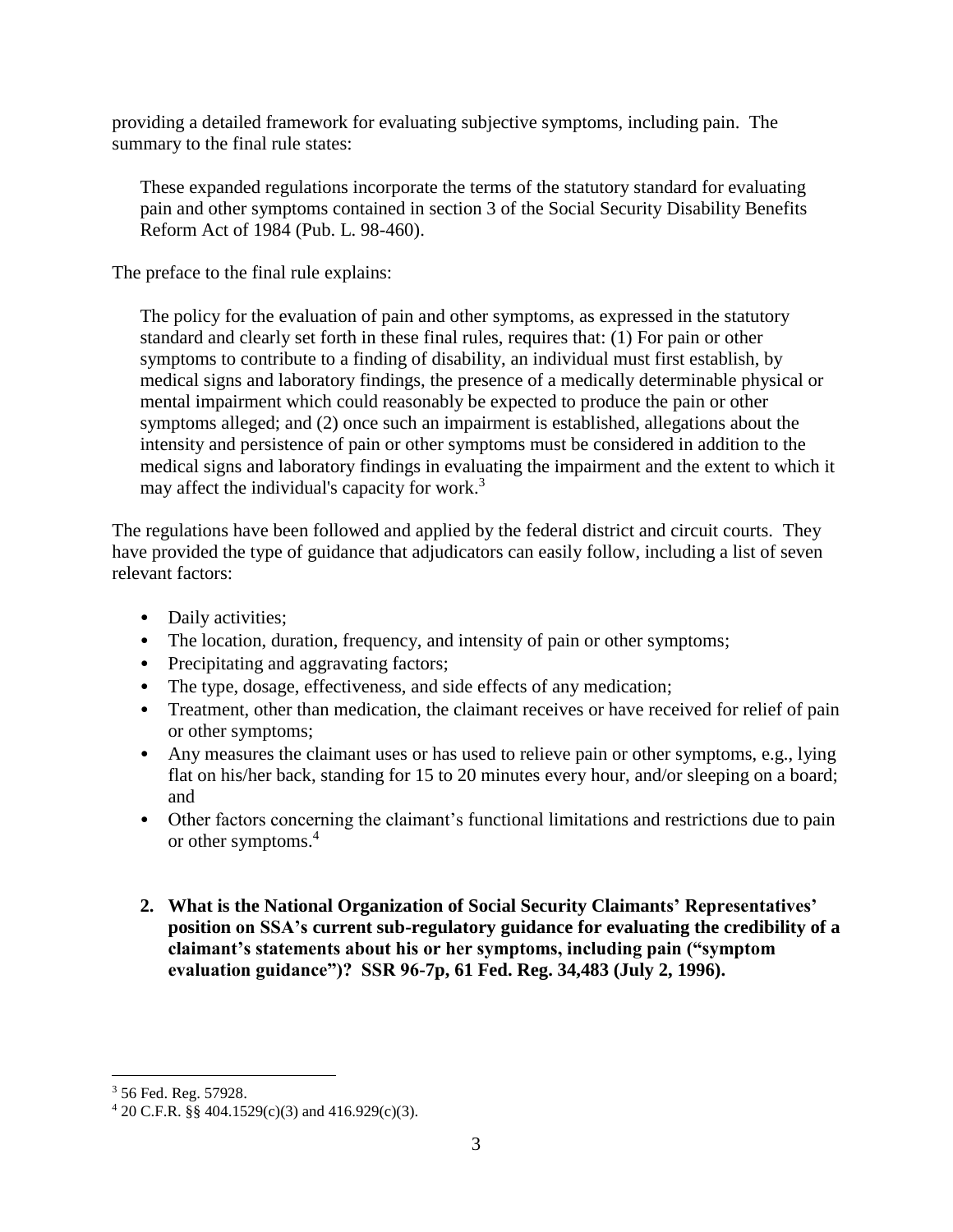We believe that the policies in SSR 96-7p and other relevant policy SSRs provide detailed guidance to SSA adjudicators and to the courts in applying the regulations on evaluation of symptoms and determining credibility.

On July 2, 1996, SSA issued a series of nine Social Security Rulings intended to provide consistent policy guidance at all adjudicative levels regarding important disability policy issues. 5

SSR 96-7p addresses "Evaluation of Symptoms in Disability Claims: Assessing the Credibility of an Individual's Statements."<sup>6</sup> It is important to note that other 1996 policy SSRs address pain and symptoms, including: SSR 96-3p, "Allegations of Pain and Other Symptoms in Considering Whether an Impairment is "Severe,"<sup>7</sup> and SSR 96-4p, "Symptoms, Medically Determinable Impairments, and Exertional/Nonexertional Limitations."<sup>8</sup>

SSR 96-7p clarifies evaluation of symptoms including pain, under the requirements set forth in 20 C.F.R. §§ 404.1529 and 416.929, which require a finding of credibility of statements about pain and other symptoms and the functional effects. The SSR includes the seven factors set forth in the regulations to be considered by the adjudicator, in addition to the objective medical evidence when assessing the credibility of the claimant's statements.

SSR 96-7p provides a level of detail in its guidance beyond that in the regulations. Some of the topics covered on credibility include the following:

• The extent to which statements about symptoms can be relied upon depends on the credibility of the statements.

• The credibility finding cannot be based on an intangible or intuitive notion about credibility. Reasons must be (1) specific; (2) based on the evidence in the record; and (3) specifically stated in the decision to make the credibility finding clear to the individual and subsequent reviewers. It is not sufficient to make conclusory statements like "individual's allegations have been considered" or that "the allegations are not credible," or to simply list the seven factors in the regulations.

• The adjudicator may find all, some, or none of the individual's allegations to be credible or find statements credible to a certain degree. This may mean that statements are "partially credible," because the abilities are compromised but not to the degree alleged *or* because the limitations may be greater than that stated by the individual. The SSR emphasizes that a finding of "not credible" cannot be solely relied upon to find a claimant "not disabled."

In addition to the seven factors in the regulations, the SSR provides additional guidelines to be considered in evaluating credibility such as consistency with other information in the record.

<sup>5</sup> Social Security Rulings (SSRs) are published in the Federal Register and are binding on all SSA components. "These rulings represent precedent final opinions and orders and statements of policy and interpretations that we have adopted." 20 C.F.R. § 402.35(b)(1).

<sup>6</sup> 61 Fed. Reg. 34483 (July 2, 1996).

<sup>7</sup> 61 Fed. Reg. 34468.

<sup>8</sup> 61 Fed. Reg. 34488.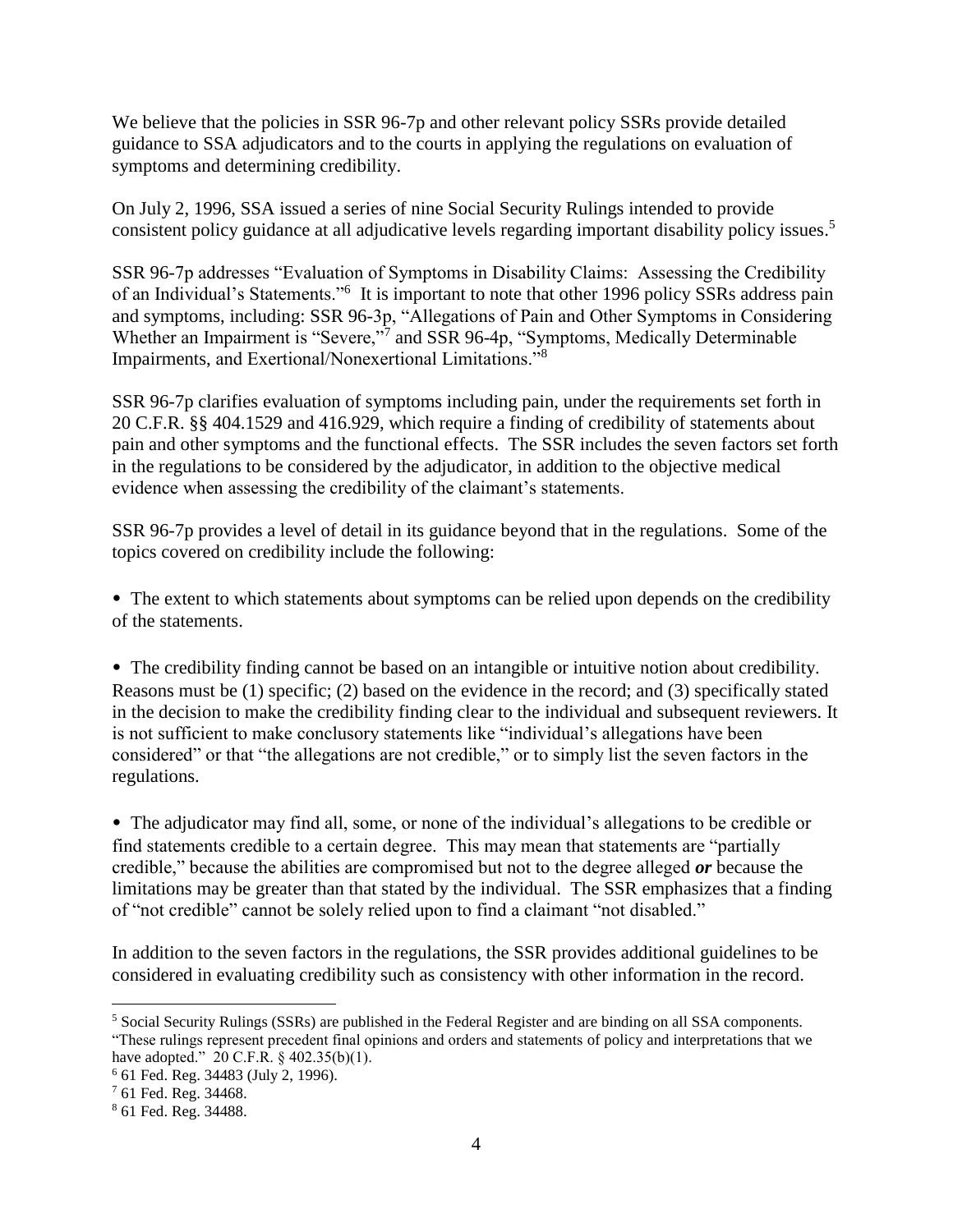SSR 96-7p also discusses the relationship between statements about symptoms and objective medical evidence of pain, which had been SSA's policy prior to DBRA 1984 and much of the pre-1991 litigation. The SSR emphasizes that allegations about the intensity and persistence of pain or other symptoms "may not be disregarded *solely* because they are not substantiated by objective medical evidence."<sup>9</sup> (emphasis in original) Other guidance on medical information includes:

- The need for description of symptoms over time.
- Longitudinal record of treatment, its success or failure, including side effects of medication. Longitudinal medical evidence is "extremely valuable."
- Indications of other impairments, e.g., mental impairments, which could account for the allegations.
- Medical treatment history, including treatment which may cause other symptoms as a side effect. Also, it is emphasized that adjudicators not draw any inference from a failure to seek or pursue regular treatment without first considering explanations, such as the need to structure activities to avoid exacerbation of symptoms; prescribed medication is not taken because of the side effects; the individual may not be able to afford treatment; or medical treatment may be contrary to the claimant's religious beliefs.

# **3. What suggestions does the National Organization of Social Security Claimants' Representatives have, if any, for improving SSA's current symptom evaluation regulations and/or guidance?**

We believe that additional training or "reminders" about the guidance provided in the regulations and SSRs would be useful. Through our members, we review many Appeals Council and court decisions, and one of the most frequent issues is the improper application of SSA policy. The policy is clear yet the adjudicator misapplies or even ignores the requirement(s). These are some examples from our members:

• The district court remanded the case because the ALJ erroneously found that the claimant's congestive heart failure (CHF) was not a "severe impairment" at step 2. (The plaintiff died of a heart attack while the appeal was pending.) The court found that "the ALJ committed legal and factual error in discounting Claimant's symptoms based upon his failure to obtain regular medical treatment." The plaintiff lacked the financial ability or insurance coverage necessary to obtain ongoing care after his employment ended. Under SSR 96-7p, the ALJ cannot draw adverse credibility inferences based on failure to seek regular medical treatment without first considering the claimant's explanations. Medical reports in the record confirmed how the lack of insurance negatively impacted the ability to obtain adequate medical care. There was no evidence that the ALJ actually considered the plaintiff's financial resources.<sup>10</sup>

<sup>9</sup> 61 Fed. Reg. at 34487.

<sup>10</sup> *Russell o/b/o Roach*, Case No. 1:10-cv-746 (S.D.Ohio Dec. 16, 2011).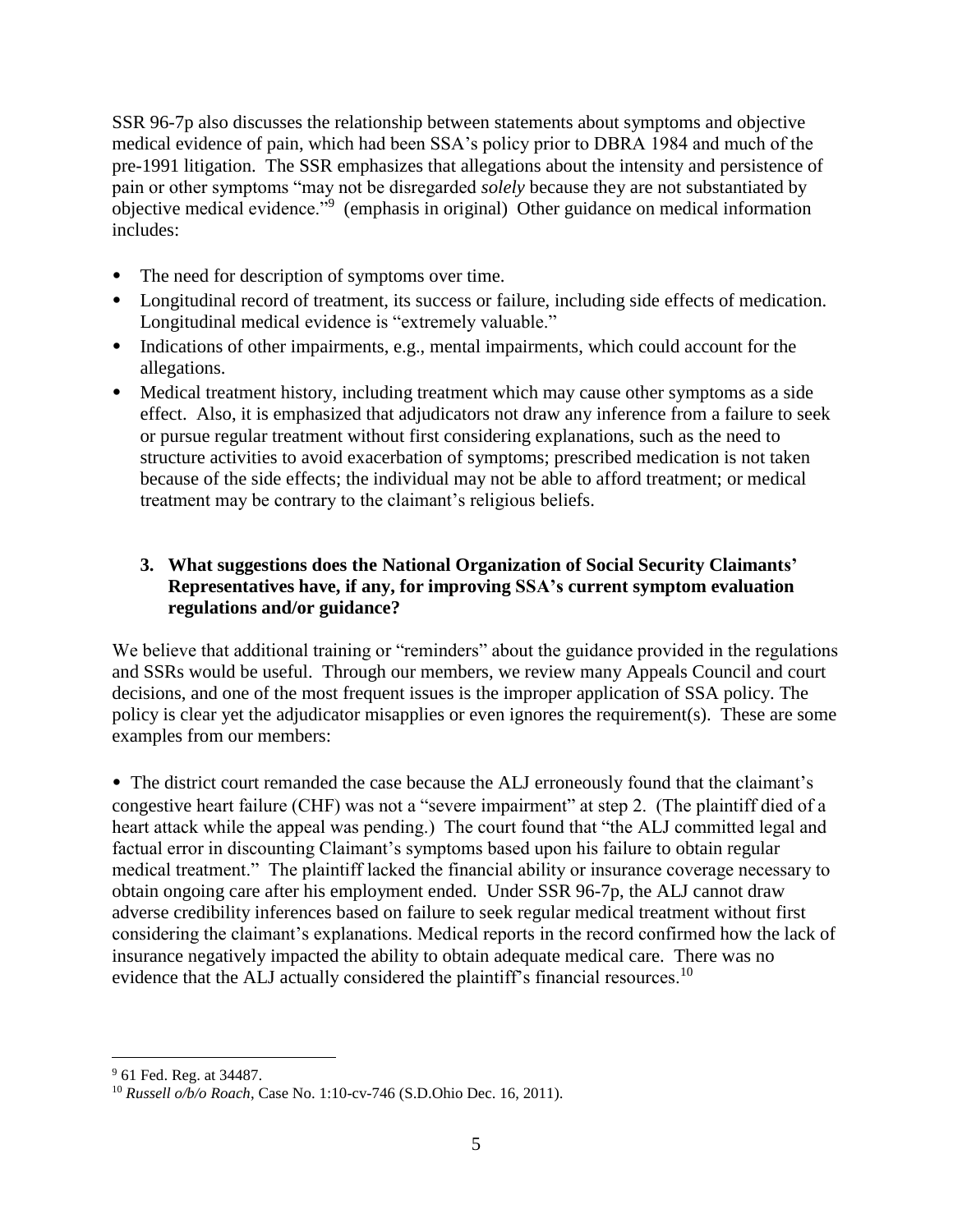• The court remanded the case because the ALJ improperly evaluated Plaintiff's pain. The court stated that "[from] the medical records as well as from [Plaintiff's] testimony, there are many indicia that [Plaintiff's] pain might limit her capabilities. The ALJ, however, found that [Plaintiff's] pain would not limit her RFC because [Plaintiff's] testimony was not credible." The court reasoned that the ALJ's "credibility determination cannot be based on an intangible or intuitive notion about the individual's credibility . . . the reasons for the credibility finding must be grounded in the evidence and articulated in the decision." The ALJ failed to explain or support her credibility analysis with any facts; instead, she merely concluded that Plaintiff's statements were not credible because they are inconsistent with the RFC determination. The court stated:

The ALJ's analysis is circular: the only reason [Plaintiff] did not have a lower functional capacity was because her pain testimony was deemed not credible. If the ALJ found [Plaintiff's] testimony to be credible, then her RFC would have been at a lower functional capacity. The ALJ does not identify the medical or other evidence in the record which undermines the intensity, persistence and limiting effects of her pain and other symptoms about which [Plaintiff] complains. $^{11}$ 

## **4. What legal or practical concerns does the National Organization of Social Security Claimants' Representatives have, if any, regarding the symptom evaluation regulations and/or guidance as applied within the SSA adjudicatory process and as reviewed by the federal courts?**

The current regulations require adjudicators to apply a two-step process: (1) Medical signs and laboratory findings must establish an underlying medically determinable impairment that could reasonably be expected to produce the individual's pain or other symptoms; and (2) Once that impairment is established, then the adjudicator must evaluate the intensity, persistence, and limiting effects of the individual's symptoms.<sup>12</sup> "When evaluating the credibility of an individual's statements, the adjudicator must consider the entire case record and give specific reasons for the weight given to the individual's statements."<sup>13</sup>

We review hundreds of district court and circuit court cases involving Social Security and SSI disability claims every year, with many decisions resulting in court-ordered remands. One of the most frequent reason for the remands is the ALJ's failure to properly apply this two-step evaluation and the failure to properly articulate the weight given to the claimant's statements.

One important circuit court case exemplifies this problem with an ALJ's finding (or a variation thereof) that "[t]he claimant's statements concerning the intensity, persistence, and limiting effects of her symptoms are not entirely credible to the extent they are inconsistent with the above residual functional capacity (RFC) assessment." The United States Court of Appeals for the Seventh Circuit issued two opinions, holding that this type of "boilerplate" language is

<sup>11</sup> *Pusey v. Astrue*, Civil No. SKG-09-3410 (D.Md. Feb. 14, 2011).

<sup>12</sup> 20 C.F.R. §§ 404.1529(b) and (c), 416.929(b) and (c).

<sup>13</sup> SSR 96-7p, 61 Fed. Reg. 34485.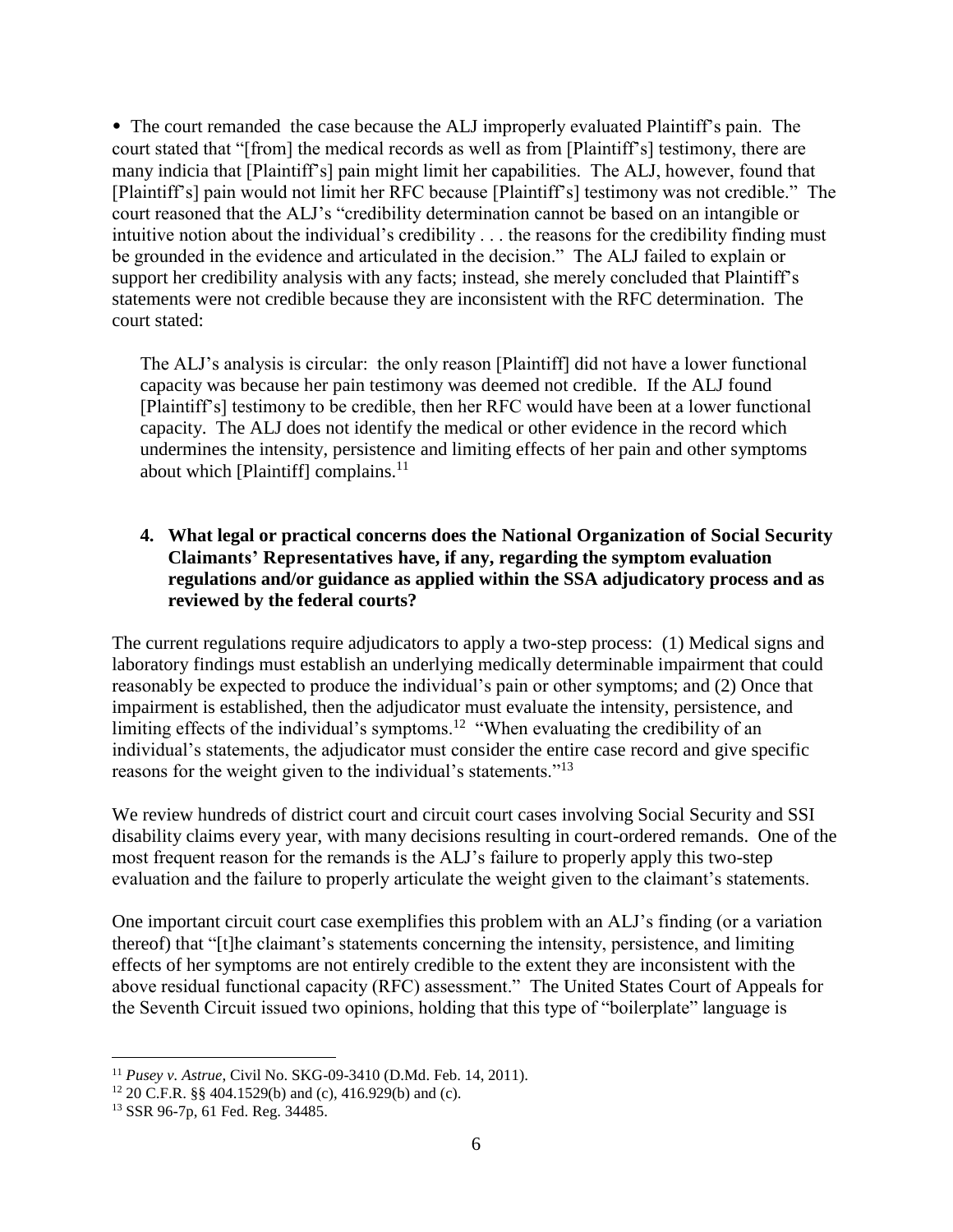"meaningless and unhelpful to a reviewing court." *Bjornson v. Astrue*, 671 F.3d 640 (7th Cir. 2012); *Smith v. Astrue*, 467 Fed. Appx. (7th Cir. 2012).

In *Bjornson*, Circuit Judge Posner chastised SSA for its repeated use of this "template" language, as it was described in the government's brief, which had been criticized previously by the Seventh Circuit and by other courts. Calling this "meaningless boilerplate," the statement that a witness's testimony "is not entirely credible" provides no basis to determine what weight the ALJ gave the testimony. Such conclusory statements fail to provide a link to evidence in the record or even tailoring the language to the case at hand.

Adding to the credibility language the statement: "to the extent they [the symptoms] are inconsistent with the above RFC assessment" is "even worse, though the government's brief defends it with great vigor …." The court continued:

The government regards the "template" as an indispensable aid to the Social Security Administration's overworked administrative law judges. Yet when we asked the government's lawyer at argument what the "template" means, he confessed he did not know.

671 F.3d at 645. What is the substantive problem with this "template" language? The RFC assessment/finding comes later in the decision process, after there is a credibility finding:

A deeper problem is that the assessment of a claimant's ability to work will often (and in the present case) depend heavily on the credibility of her statements concerning the "intensity, persistence and limiting effects" of her symptoms, but the passage implies that ability to work is determined first and is then used to determine the claimant's credibility. That gets things backwards.

*Id.* The court notes the "tension" between the boilerplate/template language and SSR 96-7p, which requires credibility to be considered in determining the RFC. As a result, Judge Posner chides SSA: "The Social Security Administration had better take a close look at the utility and intelligibility of its 'templates.'" *Id.* at 646.

The court then reviewed the opinions of three examining physicians, which the ALJ mischaracterized as not supporting Bjornson's credibility. In fact, the court found that these reports and opinions were generally consistent with her testimony. The court pointed out several groundless reasons for finding these opinions did not support the claimant's subjective complaints. First, the ALJ said one physician's report was based on sympathy. The court found this "both unsupported and implausible" as the claimant is not his patient - he was a consultative examiner. A treating doctor said that the claimant must sit or lie down several times a day to control her pain, which was consistent with the claimant's testimony. The ALJ interpreted this to mean that the claimant could perform sedentary work as long as she had a sit-stand option. The court outright rejected this: "One does sedentary work sitting (the word 'sedentary' is from the Latin word '*sedere,*' which means 'to sit'), but not lying down."

The court also put to rest the frequent finding that a claimant is not credible because she can perform activities of daily living. "[S]he had never testified that she was immobilized, and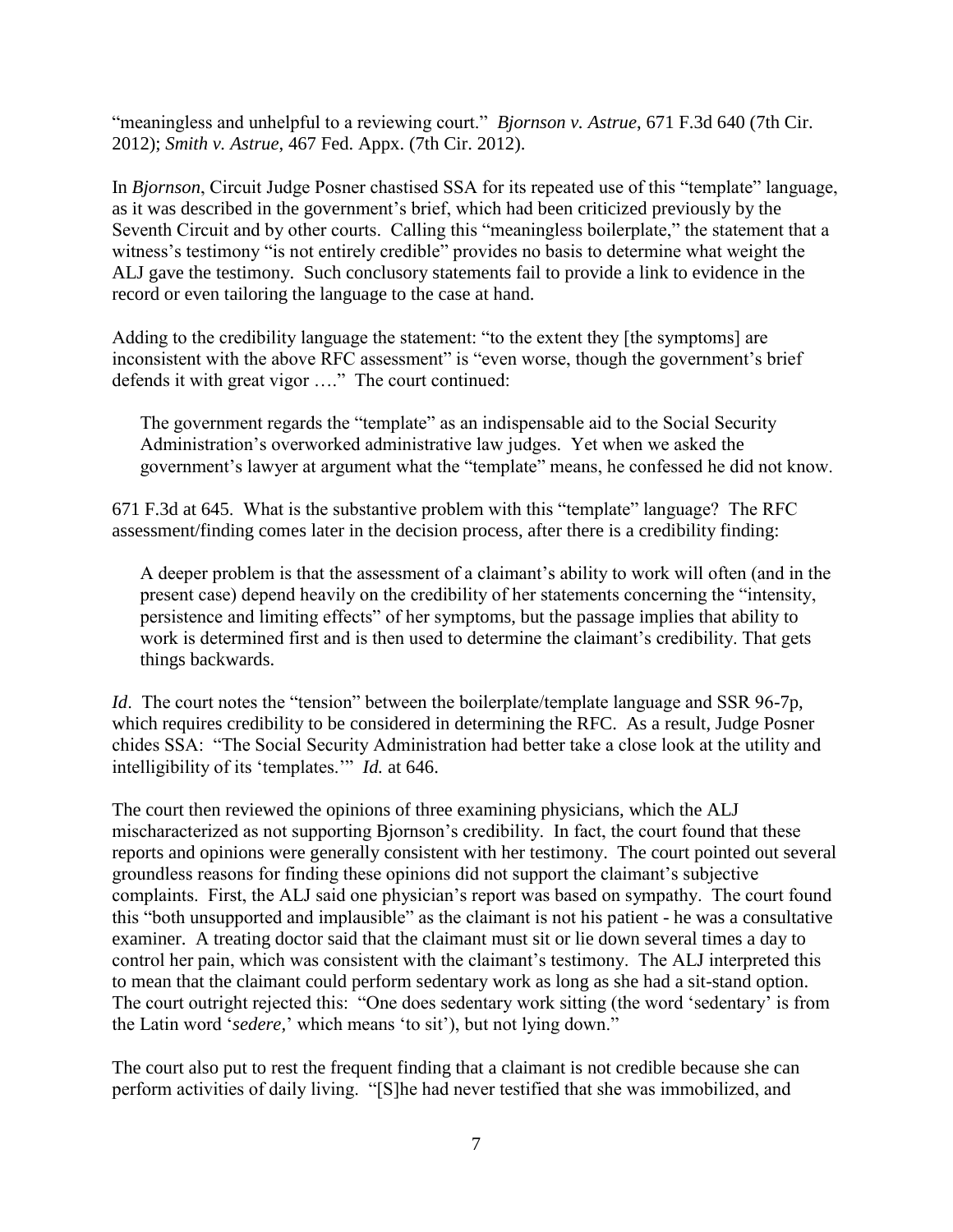indeed she had testified that she had one or two good days each week …." With activities of daily living, rather than work activities, the individual has more flexibility in scheduling, can get help from others, and is not held to a minimum standard of performance. "The failure to recognize these differences is a recurrent, and deplorable, feature of opinions by administrative law judges in social security disability cases."

In *Smith v. Astrue*, decided about six weeks after *Bjornson*, the Appellant again contested "the ALJ's use of the boilerplate statement that 'the claimant's statements concerning the intensity persistence and limiting effects' of her symptoms 'are not credible to the extent they are inconsistent with the above residual functional capacity assessment.'" The court agreed:

Smith's argument on this point is well-taken. We have derided repeatedly this sort of boilerplate as meaningless and unhelpful to a reviewing court. *See Bjornson v. Astrue*  (citations omitted) … This boilerplate is especially unhelpful because it "implies that the ability to work is determined first and is then used to determine the claimant's credibility. That gets things backwards." *Bjornson* (citation omitted) … Often, as here, the assessment of the claimant's ability to work depends at least in part on the credibility of the claimant's testimony regarding the intensity of her symptoms. *See id.* And while the subsequent paragraphs of the ALJ's opinion tick off certain medical evidence, this account does not specify how the evidence undermines Smith's credibility or which statements the ALJ found not credible … Because the ALJ did not support her credibility determination with reference to specific record evidence, we cannot assess whether the credibility determination was "patently wrong." *See Schaaf v. Astrue*, 602 F.3d 869, 875 (7th Cir. 2010).

In both cases, the Seventh Circuit remanded the cases for further proceedings consistent with the opinions.

The following cases also demonstrate the important role of the federal courts in assuring that SSA's rules and regulations on symptom evaluation are properly applied by its adjudicators:

• **ALJ failure to explain rationale for discrediting the claimant**. "Because the ALJ did not provide good reasons for discrediting Comstock's subjective complaints regarding the effects of her migraines, I find that remand is necessary for the ALJ to reevaluate the credibility of these complaints and further develop the record, if necessary. On remand, the ALJ shall set forth in detail her reasons for finding Comstock's subjective complaints to be credible or not credible. If the ALJ finds Comstock's complaints to be not credible, she shall fully explain the reasons and/or inconsistencies for her credibility determination." <sup>14</sup>

• **Lack of specificity to allow for judicial review.** The court remanded the case because the ALJ's assessment of the plaintiff's credibility "does not allow judicial review." The ALJ considered the plaintiff's complaints of pain, finding that it limited him to a sedentary RFC. However, the ALJ's conclusions implied that he rejected the plaintiff's claim that his pain and other symptoms were totally disabling. It was unclear to the court why the ALJ rejected the plaintiff's testimony since the ALJ did not specify his reasons as required by the Third Circuit.

 $\overline{a}$ <sup>14</sup> *Comstock v. Astrue*, 923 F. Supp. 2d 1142 (N.D. Iowa 2013).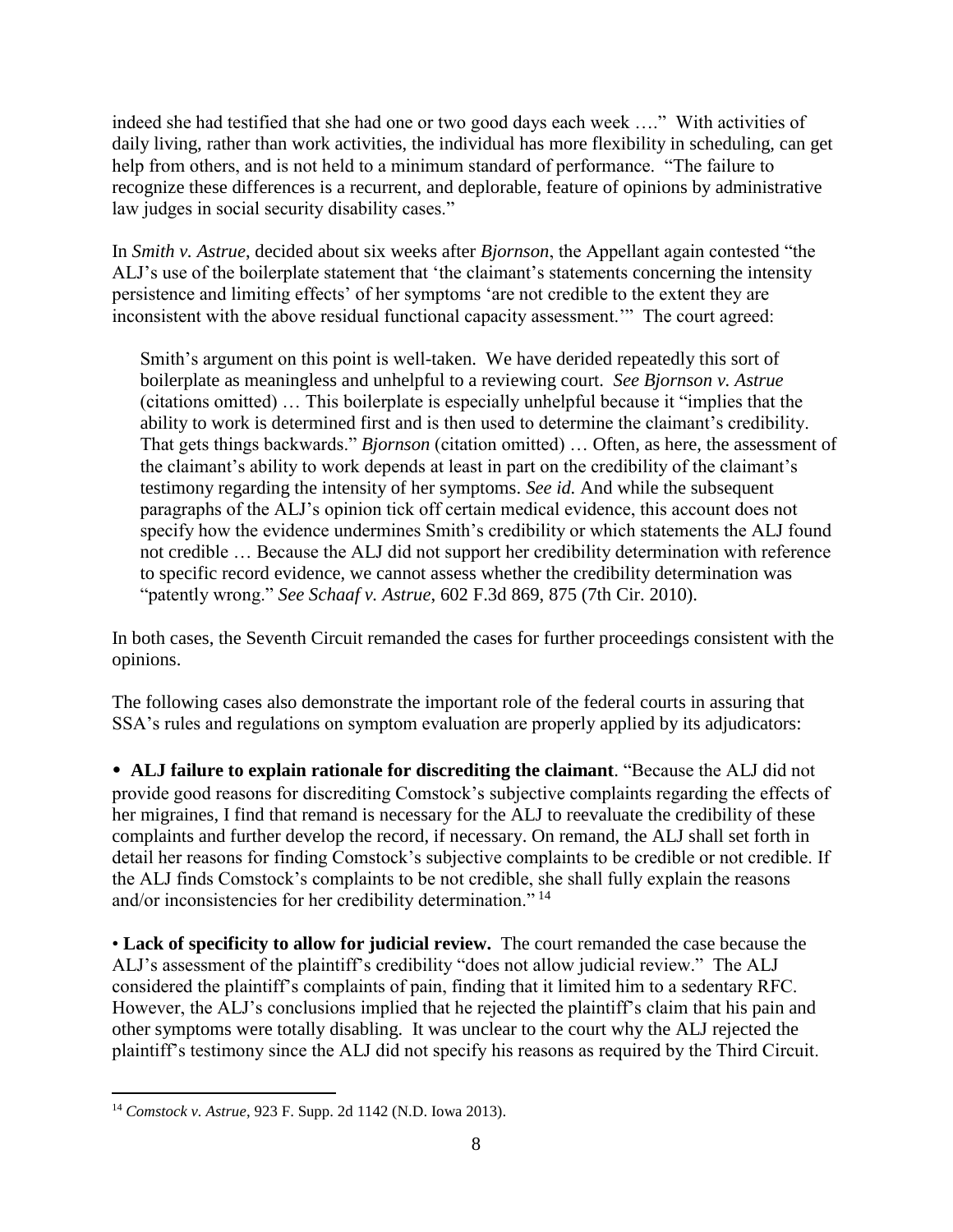As a result, the ALJ failed to comply with his obligation to provide an adequate basis for the reviewing court to determine whether the decision was based on substantial evidence. The ALJ's finding that the plaintiff's "statements concerning the intensity, persistence and limiting effect of [his] symptoms are not credible to the extent they are inconsistent with the above [sedentary RFC] assessment is just not specific enough to allow for judicial review without further explanation."<sup>15</sup>

**5. What factors would the National Organization of Social Security Claimants' Representatives suggest that the SSA disability determination process take into account in evaluating a claimant's statements about his or her symptoms, including pain?**

We believe that the current policy – regulations and Social Security Rulings – provide appropriate and relevant factors for evaluating a claimant's symptoms, including pain.

Additionally, in our response to Question 8 below, we discuss several other SSA policies that are relevant to the evaluation of symptoms, including pain, in the Social Security disability determination process, e.g., the weight given to medical opinion, the weight given to nonphysician medical sources, and the weight given to non-medical sources.

**6. What findings, if any, would the National Organization of Social Security Claimants' Representatives suggest that adjudicators make in evaluating a claimant's statements about his or her symptoms, including pain? What type of support should underlie such findings?**

We believe that the current policy – regulations and Social Security Rulings – provide appropriate and relevant guidelines for evaluating a claimant's symptoms, including pain. The policy explains what factors must be considered and what support is needed for findings made by adjudicators.

# **7. Does the National Organization of Social Security Claimants' Representatives have any additional comments or views it would like to share on the SSA's current process for evaluating a claimant's statements about his or her symptoms, including pain?**

It is critical that SSA provide adequate support and guidance to adjudicators regarding the application of its policies for evaluation of symptoms, including pain. As discussed in our responses to other Questions, including Questions 3, 4, and 9, we often see misapplication of SSA's policies, leading to erroneous denials and lengthening the process for claimants who must then appeal.

 $\overline{a}$ <sup>15</sup> *Colon v. Commissioner of Social Security*, Civil Action No. 12-4870 (JLL)(D.N.J. Nov. 19, 2013).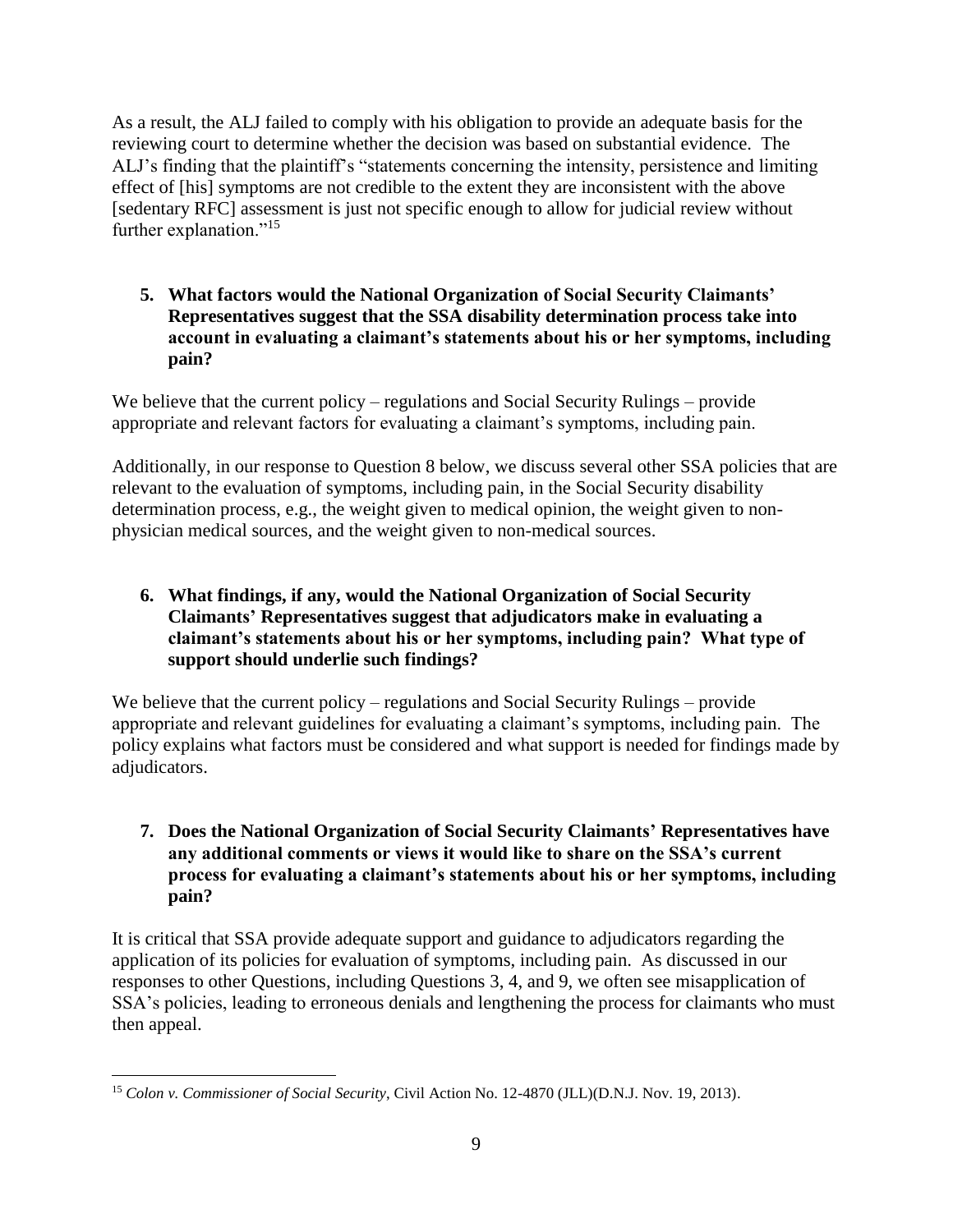**8. What suggestions does the National Organization of Social Security Claimants' Representatives have, if any, for improving SSA's treatment of pain in the disability determination process (***e.g.* **, in evaluating the existence of an impairment, evaluating opinion evidence, assessing residual functional capacity, or in determining whether a claimant's impairment imposes exertional and/or nonexertional limitations)?** 

We want to emphasize the importance of appropriate training and guidance for SSA adjudicators regarding evaluation of symptoms, including pain. This includes the proper application of other important SSA policies, such as those discussed below, which are often part of the adjudicator's evaluation of symptoms.

**A. ALJ failure to properly weigh medical evidence.** A common error in discrediting a claimant's testimony, found by the Appeals Council and federal courts, is the ALJ's failure to properly weigh the medical evidence regarding the claimant's impairments and limitations. This is a necessary component to evaluate the claimant's credibility. Statements about pain or other symptoms will not alone establish disability – there must be medical evidence to establish the existence of an impairment which could "reasonable be expected to produce the pain or other symptoms alleged ...."<sup>16</sup> In addition, the claimant's allegations must "reasonably be accepted as consistent" with the medical evidence of record.

The current regulations require adjudicators to "evaluate every medical opinion we [i. e., SSA] receive" when determining the weight to give these opinions, including those from treating sources.<sup>17</sup> The regulations also require adjudicators to "consider all of the ... factors [in the regulations] in deciding the weight we give to any medical opinion"<sup>18</sup> and to "make findings about what the evidence shows."<sup>19</sup> Consistent with the second guiding principle for the regulations, the courts have required adjudicators to provide a rationale, explaining how the factors were applied to determine the weight given to medical opinions and to provide valid reasons for discounting or rejecting the opinions of treating sources.

In our review of district court and circuit court cases involving Social Security and SSI disability claims, the most frequent reason for the remands is the ALJ's failure to articulate supported and valid reasons for rejecting or discounting medical evidence from treating sources.

SSA's regulations require that "[w]e will always give good reasons in our notice of determination or decision for the weight we give your treating source's opinion."<sup>20</sup> The failure to provide a rationale leaves the court unable to adequately review the record since the court cannot determine how the ALJ weighed the evidence or why the ALJ may have rejected an opinion. As a result, the court has no choice but to remand the case for further development of the record.

<sup>16</sup> 20 C.F.R. §§ 404.1529(a) and 416.929(a).

 $17$  20 C.F.R. §§ 404.1527(d) and 416.927(d).

<sup>18</sup> *Id.*

<sup>19</sup>20 C.F.R. §§ 404.1527(c) and 416.927(c).

<sup>&</sup>lt;sup>20</sup> 20 C.F.R. §§ 404.1527(d)(2) and 416.927(d)(2).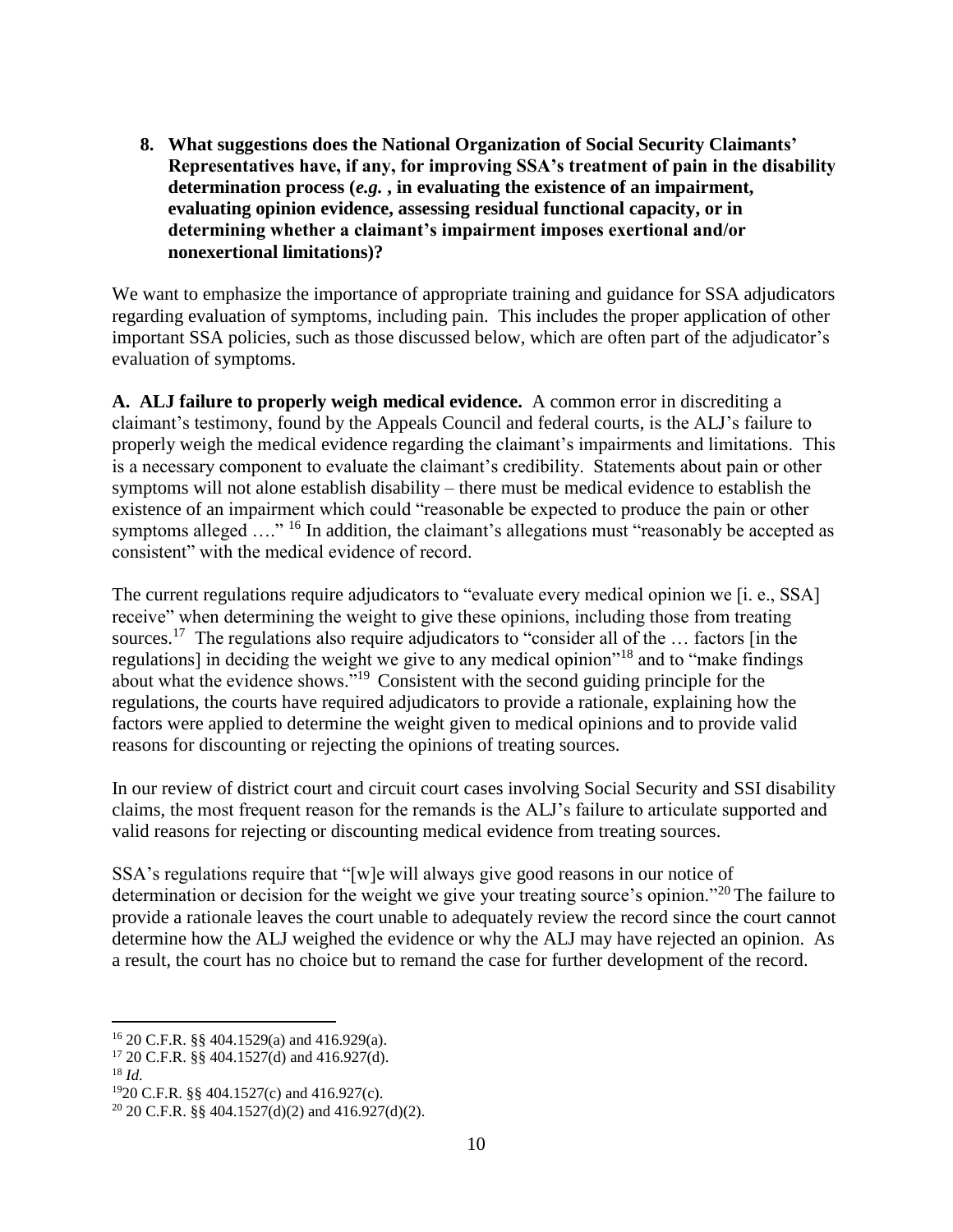For example, a district court remanded a case under sentence four of 42 U.S.C. § 405(g). The ALJ erred in finding the plaintiff not fully credible. First, there was no contradiction in the plaintiff's hearing testimony regarding activities of daily living. Second, there was no contradiction between the treating doctor's findings regarding lower back pain and a clinic visit two months later for a different impairment. In context, it was not reasonable to discount the treating doctor's finding that the plaintiff was limited in ability to walk, stand, sit, and lift, based on the clinic's ambiguous note. Third, the ALJ found inconsistencies in the treating doctor's findings, yet he did not seek clarification from the doctor. The "ALJ has failed to point out any legitimate inconsistencies in the record that would permit a finding of a lack of credibility."<sup>21</sup>

In another case, the district court remanded for an award of benefits. First, the ALJ's reasons for rejecting the treating doctor's report based on "purported" inconsistencies lacked "specificity and legitimacy required to reject the conclusions of a treating physician…." The court rejected the negative credibility evaluation by the ALJ. The court rejected the ALJ's examples of inconsistencies between the plaintiff's testimony and the medical evidence, since they were not supported by substantial evidence. If there is a condition that is "capable of causing pain," then under Ninth Circuit case law, the ALJ cannot only look to the absence of objective findings to degrade the claimant's credibility. There were objective findings in this case, but the heart of the case is that the testimony was "credited as true," such that remand was not the remedy, but rather payment of benefits.<sup>22</sup>

**B. Opinions by non-physician treating sources.** NOSSCR recommends that SSA expand the definition of "acceptable medical source" to include a broader range of primary treating sources, specifically nurse practitioners, physician assistants, and clinical social workers, who are all licensed and credentialed under state law. We support ACUS's Administrative Conference Recommendation 2013-1, Section 6: "Recognizing the Value of Other Medical Sources."<sup>23</sup>

Under the SSA regulations, only an "acceptable medical source" can establish the existence of a "medically determinable impairment."<sup>24</sup> SSA considers evidence from "acceptable medical sources" to be "medical opinions" subject to the "treating source" rule.<sup>25</sup>

SSA should expand the list of "acceptable medical sources" to include nurse practitioners, physician assistants, and clinical social workers, who are all licensed and credentialed under state law. Delays in the disability claims process often arise when SSA requires a consultative examination to confirm the diagnosis made by a nurse practitioner, physician assistant, or licensed clinical social worker.

Millions of Americans now rely on these licensed practitioners as their primary providers of physical and mental health care. Based on current trends, these health professionals will become an increasing part of the nation's healthcare workforce  $-$  a role that the federal government is committed to promoting. Because these professionals are licensed by states, expanding the list

<sup>21</sup> *Lowery v. Astrue*, No. 4:11CV00345 JLH/HDY (E.D.Ark. Oct. 29, 2012).

<sup>22</sup> *Free v. Commissioner*, Civ. No. 1:12-cv-00601-AC (D.Ore. June 7, 2013).

<sup>23</sup> 78 Fed. Reg. 41352, 41354 (July 10, 2013). Our support for Administrative Conference Recommendation 2013-1 is limited to Section 6 only.

<sup>&</sup>lt;sup>24</sup> 20 C.F.R. §§ 404.1513(a) and 416.913(a).

<sup>&</sup>lt;sup>25</sup>20 C.F.R. §§ 404.1527(d) and 416.927(d); 20 C.F.R. §§ 404.1527(d)(2) and 416.927(d)(2).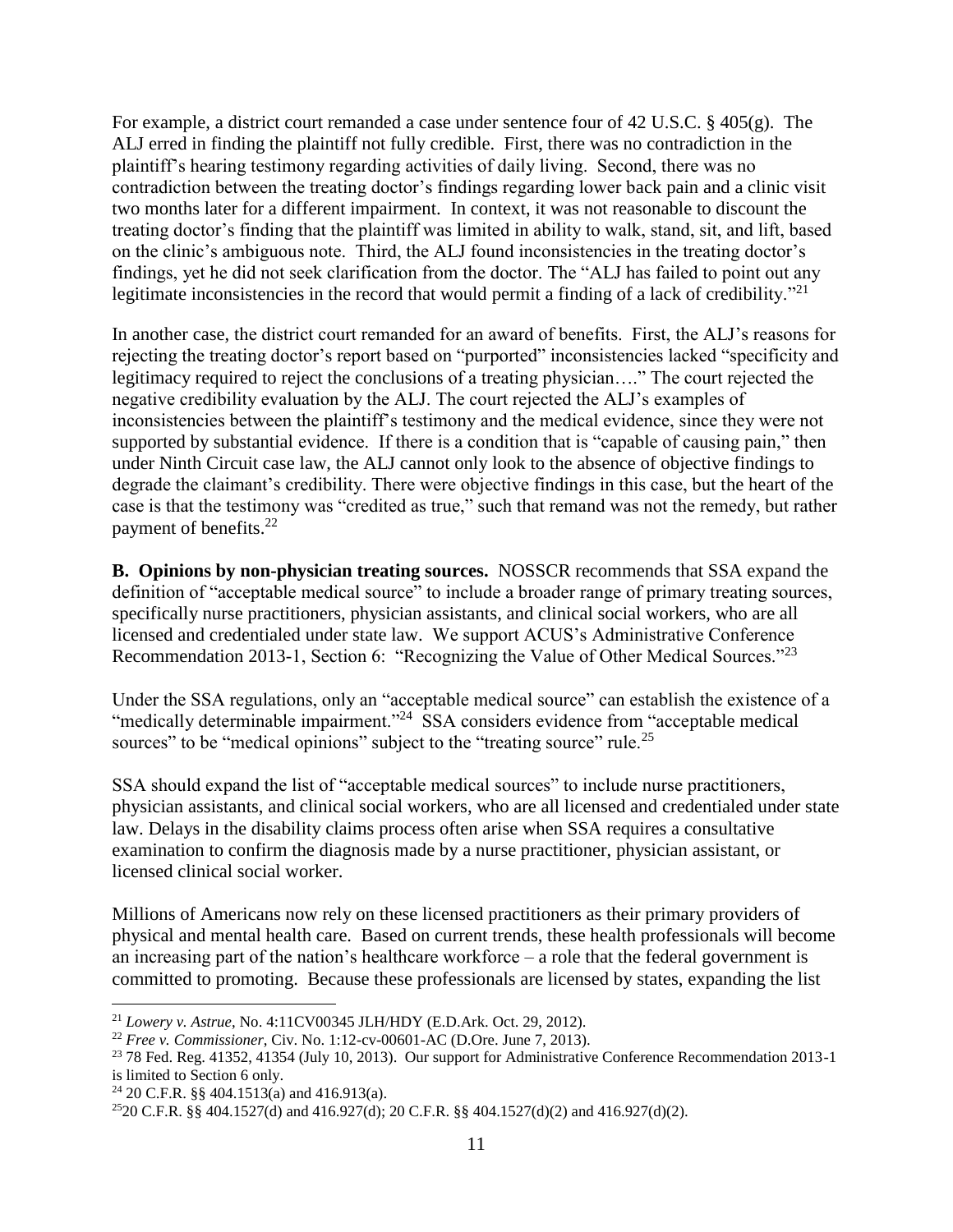of acceptable medical sources to include them protects the integrity of the disability programs. Most importantly, it will streamline the process, ensuring that eligible individuals access benefits in a timely manner.

In a case that demonstrates the problem with the current policy,  $^{26}$  the court found that the ALJ's rejection of Plaintiff's nurse practitioner's opinion was not supported by substantial evidence. The ALJ stated that "[while Plaintiff's nurse practitioner] may have been able to manage the claimant's medical care in general, the record does not reflect that she was able to provide any more care than simply reacting to the claimant's latest crisis." The court found that there was no evidence in the record that supported the ALJ's "speculation" that Plaintiff's nurse practitioner was "reacting to a crisis" as opposed to her professional judgment when she rendered medical assistance or, more importantly, when she completed her reports which support greater limitations than those found by the ALJ. The court stated that such "speculation on the part of the ALJ is improper." The court added:

The ALJ acknowledged [the nurse practitioner's] opinions, but rejected them on a basis that inaccurately describes the factual record. Contrary to what the ALJ stated, the record contains numerous pages of detailed treatment notes from [the nurse practitioner's] office where there are several notations of Plaintiff losing her insurance and her inability to pay for medications, as well as notations of her problems with depression, hypertension, breathing and exacerbations – while she was taking medications . . . [the Court found] only 3 notations of [the nurse practitioner] discussing 'compliance' with her patient in the two and a half years that she treated Plaintiff. This hardly supports a finding that it is a record replete with the non-compliance, as the ALJ described.

**C. Evidence from sources who are not "acceptable medical sources."** The fact that SSA has established a distinction between evidence from physician and non-physician sources, and "medical sources" and "other sources" allows adjudicators to consider non-physician evidence to be less important, even though provided by licensed health professionals. As a result, some adjudicators give it less weight than it deserves, despite the fact that it is the key information needed to establish the individual's functional limitations.

SSA has recognized the importance of this evidence from non-physician sources and made a strong policy statement to that effect in SSR 06-3p, "Considering Opinions and Other Evidence From Sources Who Are Not 'Acceptable Medical Sources' in Disability Claims."<sup>27</sup> While SSR 06-3p provides guidance for evaluation of medical information from non-physician professionals, which is often crucial to the claim, it is not often well applied by adjudicators. The following cases demonstrate the role of SSR 06-3p and how it should be properly applied:

• The court concluded that under SSR 06-3p, the ALJ "was obligated to provide a more detailed explanation for his decision to reject the opinions of the [treating] physician assistant … the medical professional with arguably the most detailed knowledge of claimant's condition, her treatment, and her response to that treatment." The ALJ has discretion but must still give "at least a brief and sufficient explanation" for giving less weight to that evidence. In this case, the

<sup>26</sup> *Neely v. Astrue,* Case No. PWG-09-523 (D.Md. Sept 30, 2010).

<sup>27</sup> 71 Fed. Reg. 45593 (Aug. 9, 2006).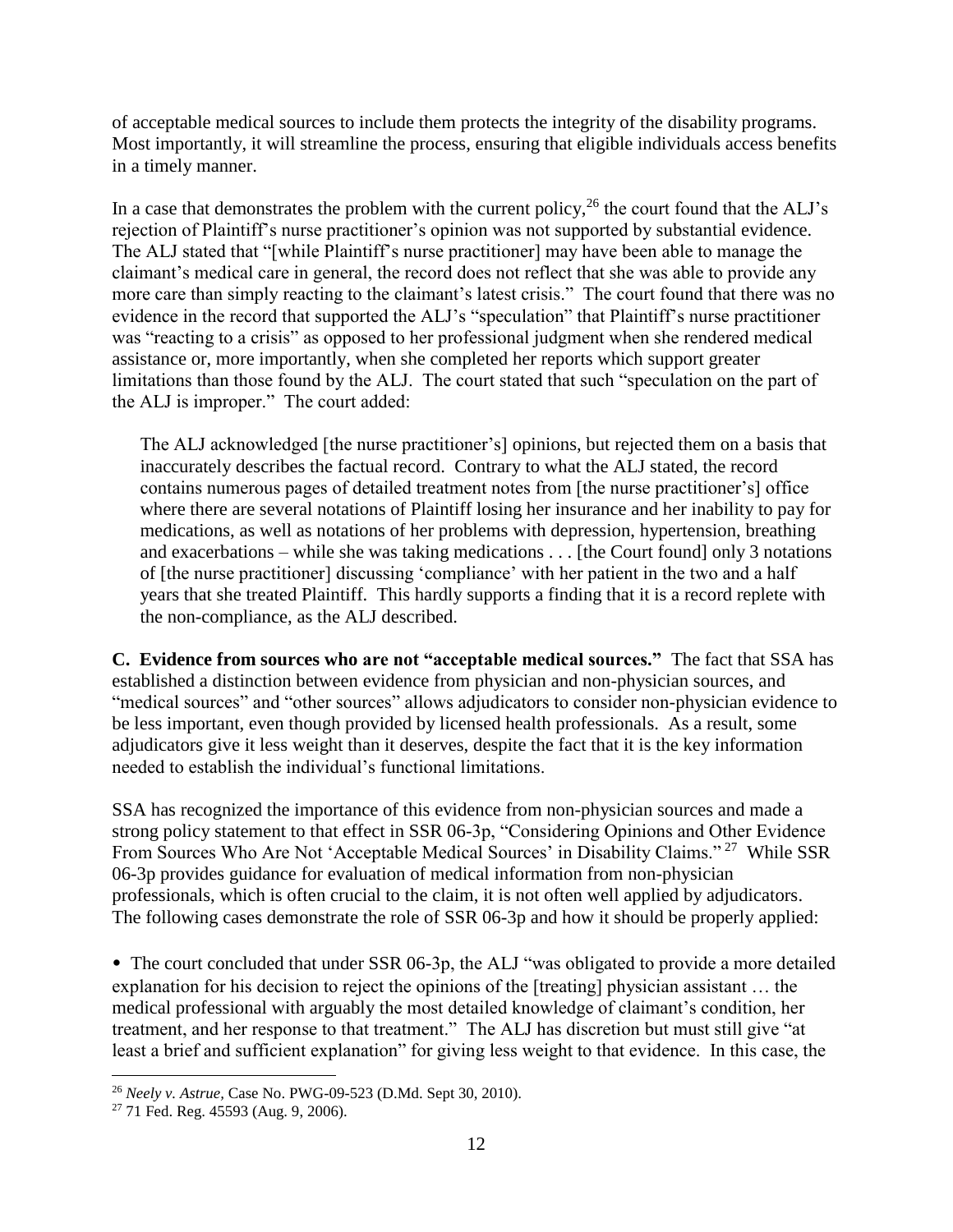ALJ stated that the physician assistant was not an "acceptable medical source" and then concluded that "her opinions are not supported by the medical evidence on the record." Based on this meager statement, he gave her opinions "little weight." The court found that "[h]ere, the ALJ's reasons for rejecting [the treating physician assistant's] opinions are not sufficiently detailed to permit meaningful appellate review." The case was remanded for further proceedings.<sup>28</sup>

• In a January 2011 decision, the Appeals Council remanded the case because the ALJ failed to evaluate the third party statement submitted by the claimant's husband. Evidence from "other sources" including friends and relatives can be used to show the severity of the claimant's impairments per 20 C.F.R. §§ 404.1513(d) and 416.913(d). SSR 06-3p states that the adjudicator should explain the weight given to opinions from "other sources."

• The district court remanded for further consideration of Listing 12.04C. The ALJ erred in finding that the plaintiff's depression and bipolar disorder did not meet Listing 12.04C. The plaintiff resided in a community mental health program residence. The ALJ said she lived there because she could not afford another residence, but her psychiatrist recommended she live there. The plaintiff's community support advocate stated that the plaintiff needed the support services of the organization indefinitely. The ALJ erred in relying on SSR 06-3p to give the community support advocate's opinion little weight because she was not a medical professional. The SSR says that these sources are to be given weight because of their personal knowledge.<sup>29</sup>

• The district court remanded the case because the ALJ erred in disregarding evidence from the plaintiff's counselor, a non-medical treating source, and failing to articulate the reasons as required by SSR 06-3p. The counselor had provided evidence that the plaintiff had eleven "marked" or "extreme" limitations in the areas of concentration and persistence and adapting to the work setting, due to sleep apnea and anxiety. The treating physician had expressed a similar opinion regarding the plaintiff's mental RFC. While the counselor's opinion is not entitled to either controlling or substantial weight under 20 C.F.R. § 404.1527(d), "that does not mean that such opinions can be totally disregarded." SSR 06-3p states that information from non-medical treating sources, such as social workers and therapists, must be reviewed and evaluated using the same factors in the regulation. The ALJ must explain the weight given to the opinion from these sources or at least discuss the evidence and provide a rationale. In this case, the only basis for rejecting the counselor's evidence in its totality is a "boilerplate recitation" that the Commissioner considered the evidence. No reasons specific to the counselor's evidence was given. The "primary deficiency" was the failure to articulate. "[S]ome of this failure constitutes a deviation from the Commissioner's own regulations or rulings …[T]he Commissioner ought to follow his own procedural regulations."<sup>30</sup>

<sup>28</sup> *Dumensil v. Astrue*, Civil No. 10-cv-060-SM (D.N.H. Aug. 4, 2010).

<sup>29</sup> *Handy v. Astrue*, Civil Action No. TMD 11-1317M (D.Md. May 4, 2012).

<sup>30</sup> *Ellinger v. Astrue*, Case No. 2:08-cv-986 (S.D.Ohio Jan. 27, 2010).